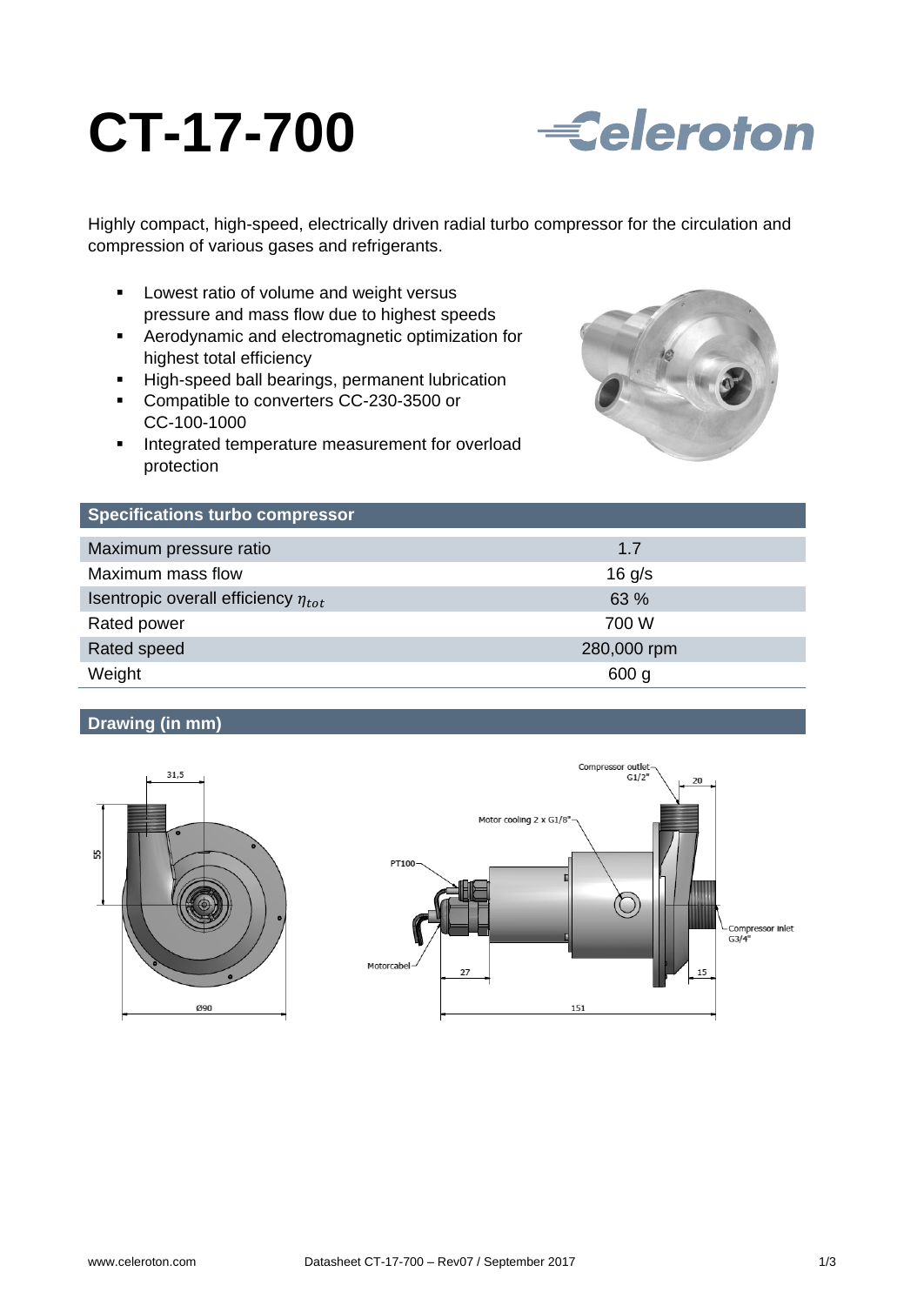## **Compressor maps: overpressure operation**

### Pressure ratio versus mass flow Compressor input power versus mass flow Standard volume flow (slpm) Standard volume flow (slpm) 0 252 504 757 1009 1261 0 252 504 757 1009 1261 1.8  $-800$ 0.9 100 krpm 120 krpm 0.8 1.7 700 140 krpm 160 krpm 0.7 1.6 600 180 krpm Pressure difference  $\Delta$  p (mbar)  $(kW)$ 200 krpm Shaft power P<sub>Shaft</sub> (kW) 0.6 Pressure ratio [1 (-) Pressure ratio  $\Pi$  (-) 1.5 220 krpm 500 P<sub>Shaft</sub> 240 krpm 0.5 1.4 260 krpm 400 Shaft power  $\eta_{\text{tot,max}}$ 280 krpm 0.4 1.3 300 0.3 1.2 200 0.2 1.1  $-100$ 0.1 1  $\overline{0}$ 0 0 5 10 15 20 25 0 5 10 15 20 25 Mass flow (g/s) Mass flow (g/s)

*i*

The specifications and compressor maps in this datasheet for overpressure operation refer to air (ISO 8778) at the inlet: temperature:  $T = 293.15 K = 20 \text{ }^{\circ}\text{C}$ , pressure:  $p_{in} = 1$  bar.

For technical details and further information please refer to the user's manual.

## **Compressor maps: vacuum operation**

Pressure ratio versus mass flow Compressor input power versus mass flow